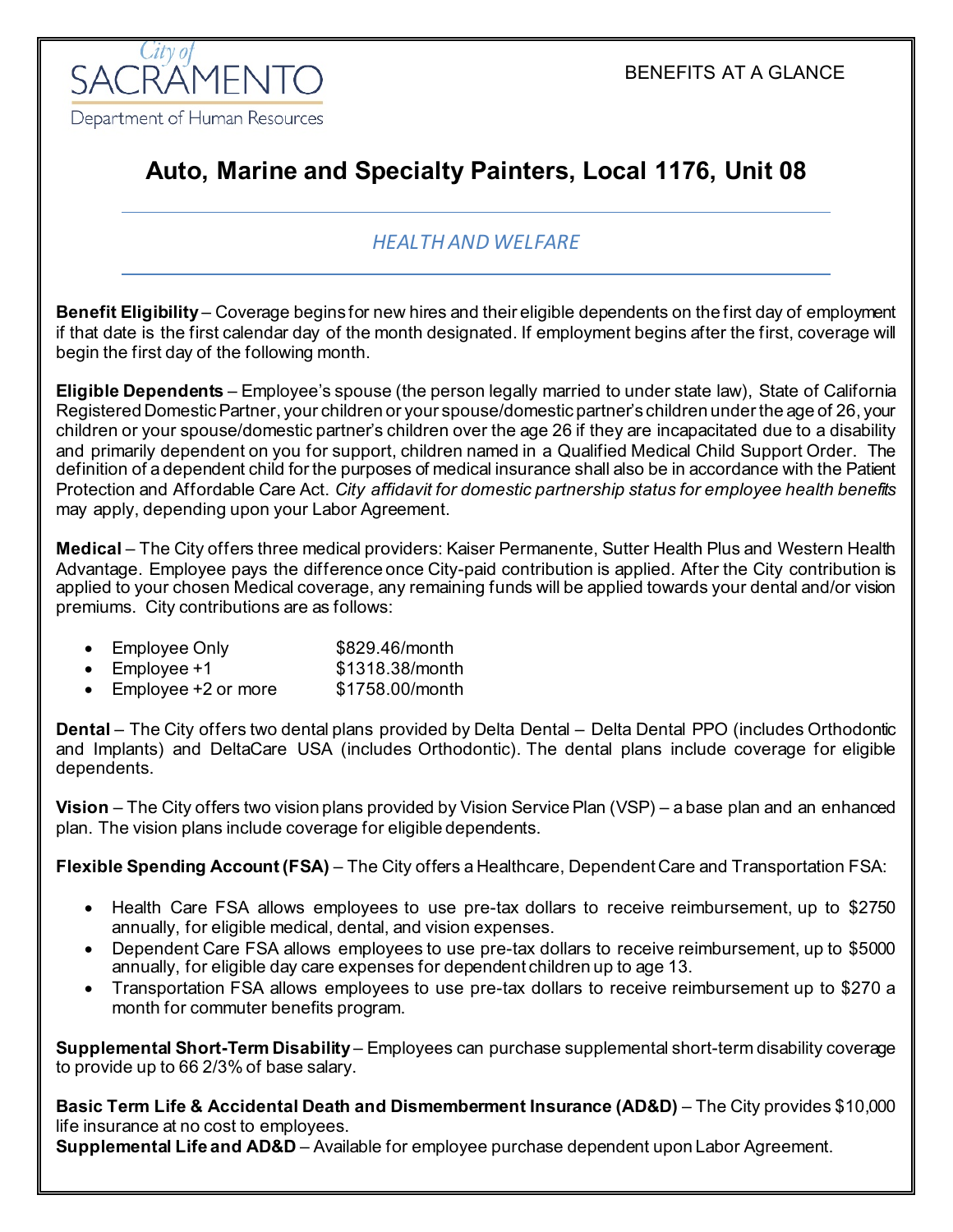**Dependent Life Insurance** – Employees can purchase \$2,000 or \$5,000 life insurance for a spouse and/or child(ren) up to age 26.

**Workers' Compensation** – Employees are covered by the City's self-insured workers' compensation program.

**Aflac Insurance** –Employees can purchase Accident, Hospital Indemnity, or Critical Illness policies at the City's group rates.

**LegalShield & Identity Theft Protection** – Employees can purchase membership and have access to 24/7 expert legal advice, assistance on legal matters.

**Liberty Mutual Home and Car Insurance** – Employees are offered exclusive group savings and competitive rates.

#### *RETIREMENT AND DEFERRED COMPENSATION*

**California Public Employees' Retirement System** – The City contracts with the California Public Employees Retirement System (PERS): 2% @ 55 retirement formula for Classic PERS members and 2% @ 62 retirement formula for new enrollees to PERS. For more specific information, refer to th[e City's Labor Agreement](http://www.cityofsacramento.org/HR/Divisions/Labor-Relations/Labor-Agreements) for your Unit.

**Social Security and Medicare** –Both the City and the employee contribute 6.2% into Social Security and 1.45% into Medicare.

**Deferred Compensation Plan** – Enrollment in the City sponsored 457 Deferred Compensation Plan administered by Nationwide is voluntary. Contributions and earnings are tax deferred. Employees may enroll or change contributions once a month per IRS regulations. Employees can defer up to the annual amount fixed by the IRS. To allow for flexibility, the plan has loan and hardship withdrawal provisions. The City does not match employee contributions.

## *WORK/LIFE PROGRAMS*

**Employee Assistance Program (EAP)** – EAP is a confidential service available to employees and their family, and is a program designed to help with emotional health issues and everyday challenges. Administered by Mental Health Network, EAP is easy to use and paid for by the City. EAP member services provide a wealth of resources that can help employees lead a healthy, happy, and well-balanced life – including emotional health, wellness, and work and life services for employees and their covered dependents. Employees and each of their family member are eligible for five (5) in-person sessions or telephonic consultations, per issue, per calendar year.

**Transportation** – The City encourages the use of public transportation. Full-time City employees who use Sacramento Regional Transit are eligible to receive eighty percent (80%) City-paid monthly bus passes. Parttime City employees are eligible to receive fifty percent (50%) City-paid monthly bus passes. If using other transportation modes such as Amtrak, the City will reimburse eligible full-time employees eighty percent (80%) of the costs up to a maximum of \$120.00 per month and eligible part-time employees may be reimbursed fifty percent (50%) of the costs up to a maximum of \$120.00 per month.

**Holidays** – The City observes 13 official holidays and 2 floating holidays.

**Vacation** – Employees may accumulate up to a maximum of 480 vacation hours. Vacation accrual rate is based on years of service: